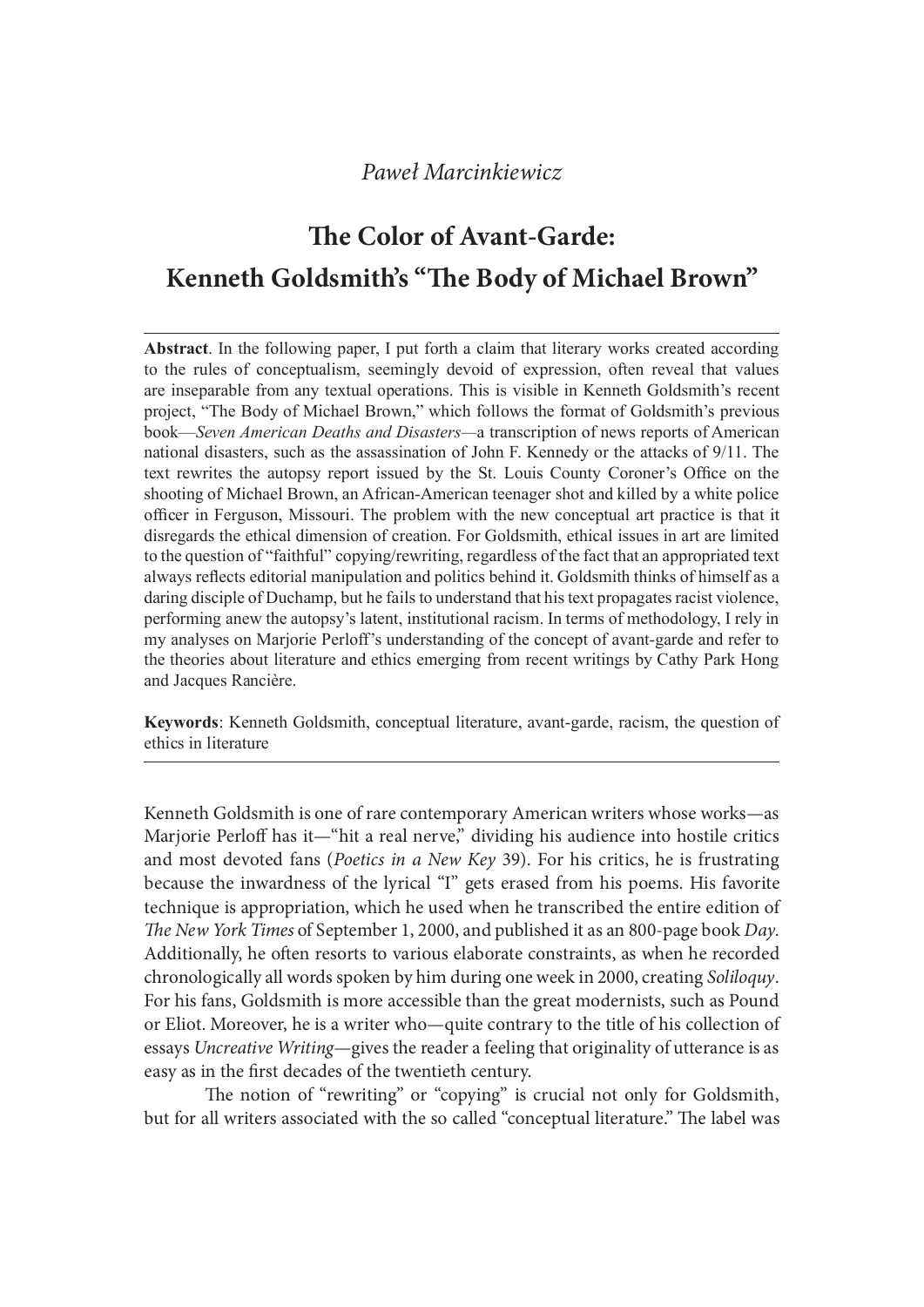coined by Goldsmith and his friend, poet and critic, Craig Dworkin. Both authors edited an influential anthology of "conceptual writing" Against Expression, which features 111 authors—American, British, Danish, French, German, Italian, Mexican and Norwegian—from the last three centuries. In the volume's introduction, whose title sounds like an activist's manifesto—"Why Conceptual Writing? Why Now"— Goldsmith claims that "[f]aced with an unprecedented amount of available digital text, writing needs to redefine itself to adapt to the new environment of textual abundance" (xvii). Chronologically speaking, the earliest writer in the anthology is Denis Diderot, whose Jacques le fataliste et son maître [Jacques the Fatalist and His Master] consists of hundreds of digressions, interruptions, and metatextual diversions, and it openly copies the second paragraph from Laurence Sterne's Tristram Shandy. One of the most recent contributors is Norwegian experimenter Paal Bjelke Andersen, whose "The Grefsen Address" is based on nationally televised speeches by the presidents or prime ministers of the Nordic countries (Denmark, Sweden, Iceland, Norway, and Finland). From the raw text of those speeches, Andersen retains certain elements, such as all sentences mentioning the Nordic community, every sentence containing the word language (e.g., språk in Norwegian), all the names of places, and all sentences with the word border (e.g., grense in Norwegian).

 As the above examples demonstrate, it seems that rewritten or copied texts do not necessarily contradict the traditionally understood notion of the author, perceived as an expression of *inventio*. "Unoriginal genius"—Marjorie Perloff's brief definition of conceptualism and the title of her collection of essays devoted to different conceptual artists—is not less creative, but its creativity operates on a different level: it is not the text that matters, but the way the text is processed, since copying itself is a performance, involving elements of transformation. Obviously, Goldsmith and Dworkin were inspired largely by visual arts, where—in the course of the twentieth century—artistic revolutions tended to occur a decade or two earlier than in literature. American painter Sol LeWitt, whose wall drawings augured conceptualism in the 1960s, pointed out that in creating his works he completed all of the planning and decision-making beforehand, so the process of execution was a perfunctory affair, because the idea itself became a "machine that made the art" (qtd. in Goldsmith, Uncreative Writing loc. 160). As Goldsmith elucidates, in the realm of language-generating formal constraints, the writer resembles a "programmer" who conceptualizes, constructs, executes, and maintains a "writing machine" (Uncreative Writing loc. 104).

The environment of the broadband Internet, where huge text files can be copied and pasted within microseconds, is a natural habitat for conceptual techniques, aiming at multiplication of linguistic material. Difficulty is not understood as a modernist opacity of the text, but as quantity. Yet Goldsmith's and Dworkin's anthology demonstrates that contemporary American conceptual literature is deeply rooted in the tradition of European avant-gardes from the first decades of the twentieth century, especially in what Marjorie Perloff calls the "futurist moment."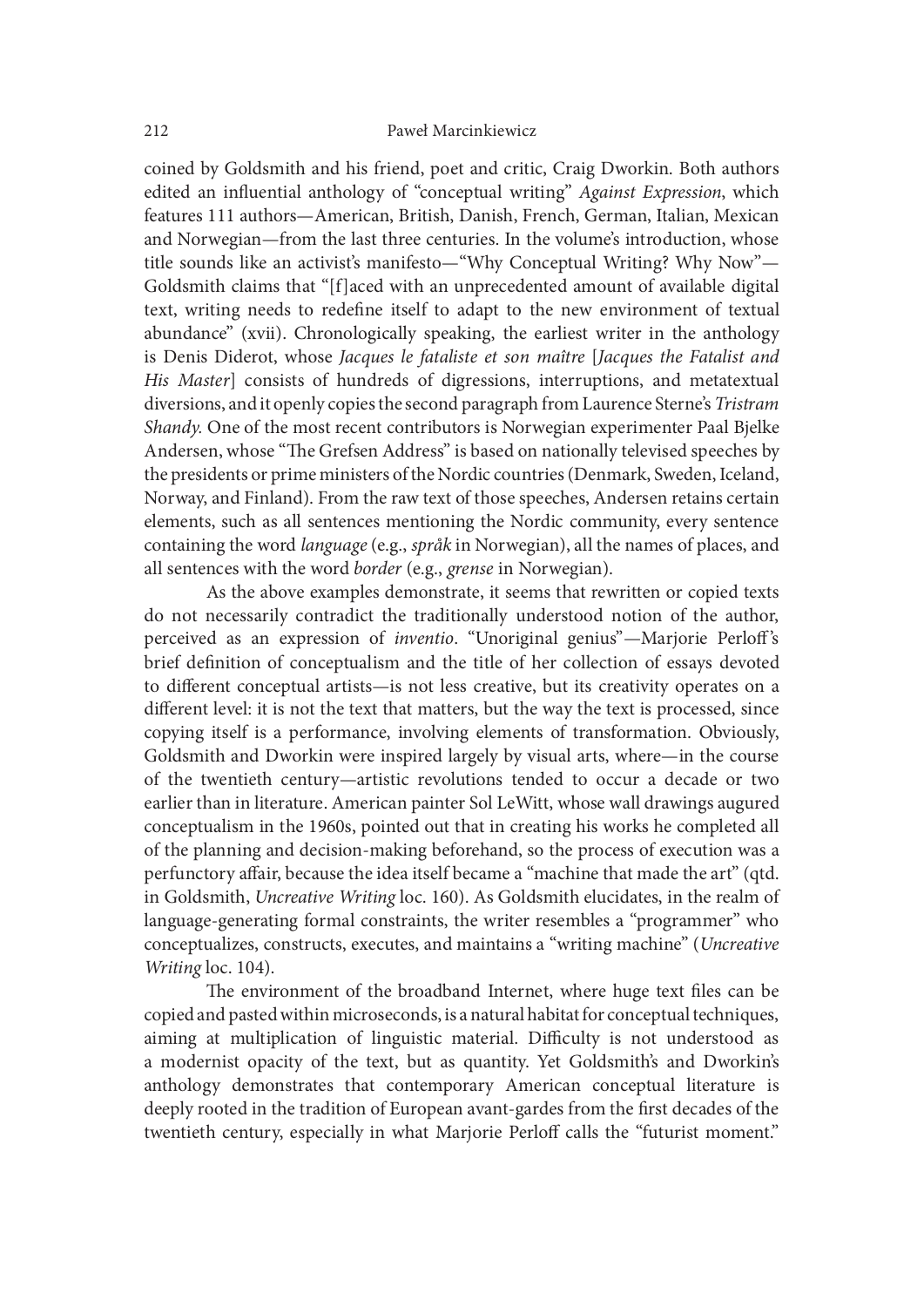The Futurists and the Dadaists explored possibilities that the use of the typewriter offered to the literary—and visual—composition. According to Perloff, Filippo Tommaso Marinetti and Guillaume Apollinaire, as well as Francis Picabia and Kurt Schwitters, made use of cut-ups and fold-ins whose format was drawn "from the world of advertising posters and newspapers, which was soon to find its way into the literature of the period" (The Futurist Moment 92). Postmodern experimenters, such as Brion Gysin and William S. Burroughs, emulated the Futurists, but their possibilities were expanded by the new medium of the Xerox machine. Goldsmith and Dworkin view composition in a similar way, and they use PCs as their tools, creating meanings by repurposing and recontextualizing preexisting texts.

Interestingly, it seems that Goldsmith and Dworkin-but also Perloff who championed them as direct continuators of European experimenters from the first decades of the twentieth century—do not fully recognize the significance of the American modernist tradition in the formation of contemporary conceptual genres. As Eliot Weinberger observes, in the USA, the tradition of appropriated literature started in 1925 when William Carlos Williams published his collection of short narratives, exploring American history, In the American Grain (xii). Another important writer was John Dos Passos, the author of *Manhattan Transfer*, who collected and polished raw linguistic material of various origin, from spoken language, through popular literature, to newspapers. Both Williams and Dos Passos may have inspired Charles Reznikoff, one of the greatest American poets of the midtwentieth century, who was seriously preoccupied with copying and remodeling of preexisting texts, particularly in his two monumental poems, Testimony and Holocaust.

Reznikoff's Testimony began as a book of prose in the 1930s and, initially, it was based on Corpus Juris and court transcripts, describing cases of criminality and negligence. Holocaust had a similar design, recycling the transcript of the Nuremberg Trials and producing even a more upsetting narrative. The poet admits in an interview that sometimes he had to go through a volume of a thousand pages in order to "find" just one case from which to take the facts and rearrange them so as to be interesting" (qtd. in Weinberger xiii). Reznikoff seems to have appreciated the factual aspects of the courtroom testimonies: "what matter[ed] was the facts of the case, what the witness saw and heard, not the witness' feelings about, or interpretations of those facts" (qtd. in Weinberger xiii). This is an expression of his Objectivist ideal of poetry, which "presents the thing in order to convey the feeling" (Weinberger xiii). However, in Testimony and Holocaust, not only did Reznikoff carefully select and arrange the facts, but he extensively worked on the language of his texts, creating a cleverly hidden network of internal rhymes and assonances.

This is exactly what makes Reznikoff radically different from the most recent wave of conceptual writers. The author of Testimony was not interested in the local speech he found in the courtroom transcripts, but only in the dry facts that he artistically developed in his own way. Finally, the testimonies of nameless people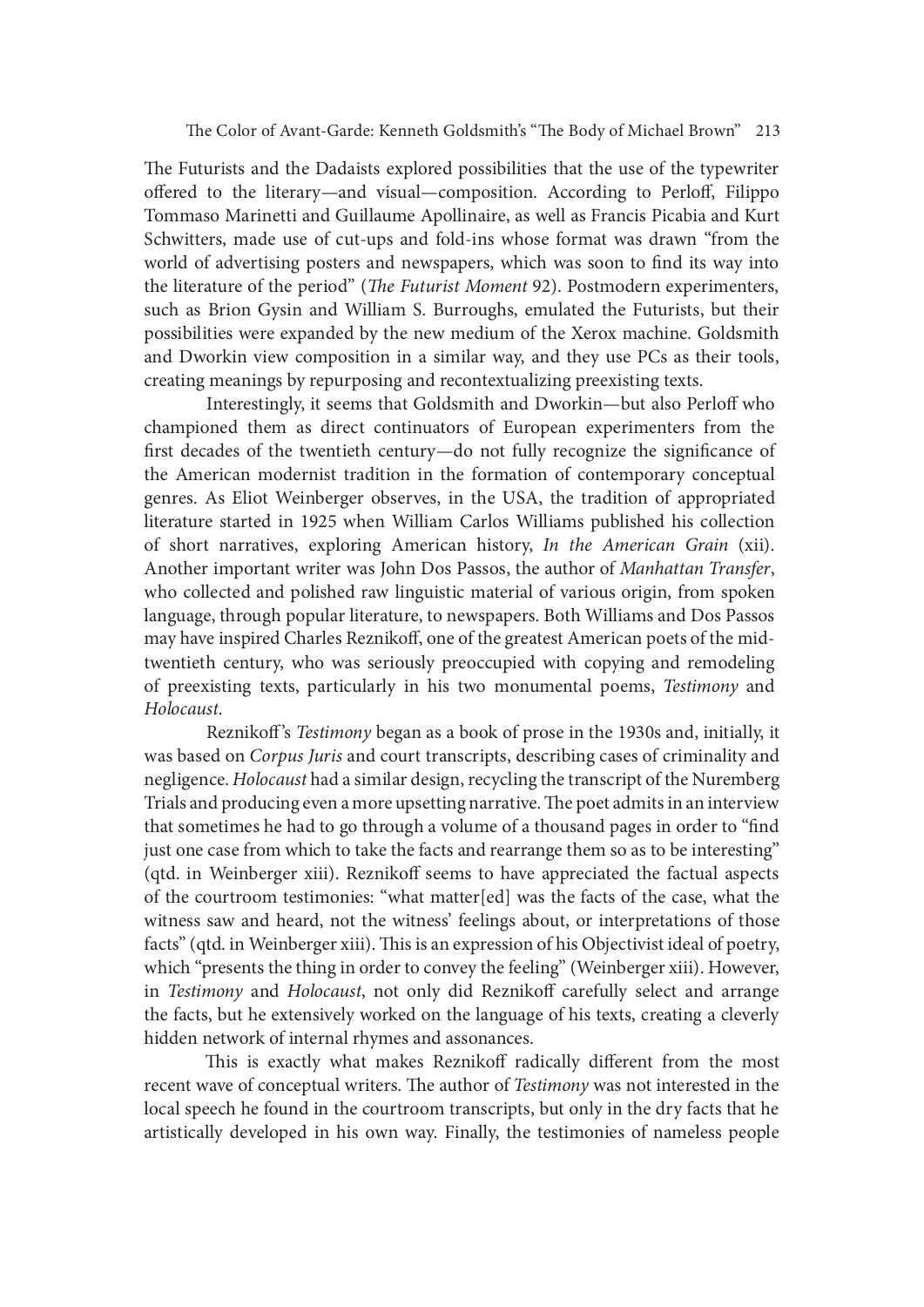reveal a transcendental undertone and become the Jewish narrative of suffering without redemption—a contemporary version of the Book of Job. As far as formal aspects of the narratives are concerned, the original manuscripts of Reznikoff's works are covered with revisions, which proves that he still wrote his texts, that is creatively reconfigured their shape and content, following the aesthetic precepts of his favorite lyrics from the Greek Anthology or classical China (Weinberger xiv). The most recent conceptualists, on the other hand, do not bother with the literary quality of the works they produce. Rather, they aim at a direct presentation of language, in which the self-regard of the poet's ego is turned back onto the self-reflective language of the poem itself. As Craig Dworkin has it, "the test of poetry [is] no longer whether it could have been done better (the question of the workshop), but whether it could conceivably have been done otherwise" (qtd. in Perloff, Unoriginal Genius 17). or an cancerost storestock, the originar manuscures or occurred with revisions, which proves that he still wrote his texts, that is y reconfigured their shape and content, following the aesthetic precepts of erective lyric

A good example of this approach is Goldsmith's The Weather, which collects weather forecasts from the New York-based news radio station 1010 WINS, broadcasted between 2002 and 2003, and orders them from winter to fall:

#### 1 Winter

A couple of breaks of sunshine over the next couple of hours, what little and cold, low temperatures will range from twenty-nine in some suburbs to thirty-eight in midtown. Not a bad shopping day tomorrow, sunshine rent conceptualists, on the other hand, do not bother with the literary quality<br>orks they produce. Rather, they aim at a direct presentation of language, in<br>exelf-regard of the poet's ego is turned back onto the self-refle Couple of showers around tomorrow night, er, tomorrow evening, into is each regard of the poet's ego is turned back onto the self-reflective language<br>oem itself. As Craig Dworkin has it, "the test of poetry [is] no longer whether<br>thave been done better (the question of the workshop), but w Monday, windy and colder with sunshine, a few clouds, high forty-two. And then for, er, Christmas Eve, mostly sunny, but with a chilly wind, high near forty degrees. For Christmas itself, cloudy with a chance for rain or snow, high thirty-six. Forty-three degrees right now and cloudy, relative humidity is fifty-five percent in midtown. Repeating the current temperature forty-three going down to thirty-eight in midtown. (par. 1)

Goldsmith's manipulation lies in the fact that weather forecasts never occur in large numbers.. The idea that they could be stitched together in a narrative is exactly Goldsmith's writing machine—a very simple and effective one—transforming what originally served as a one-time informative statement into a series of vignettes with allegorical undertone. Indeed, all of the planning and decisions were made by the writer beforehand, and the process of execution—collecting the forecasts, transcribing, and organizing them in the right order—consisted of merely following the initially designed procedure. Thus, according to Perloff, The Weather is an example of what Antoine Compagnon calls récriture: the text represents two operations, the first of removal, which is often a "re"-gesture, such as reblogging or retweeting; the second of graft (Unoriginal Genius 3-4). Differently than in modern and postmodern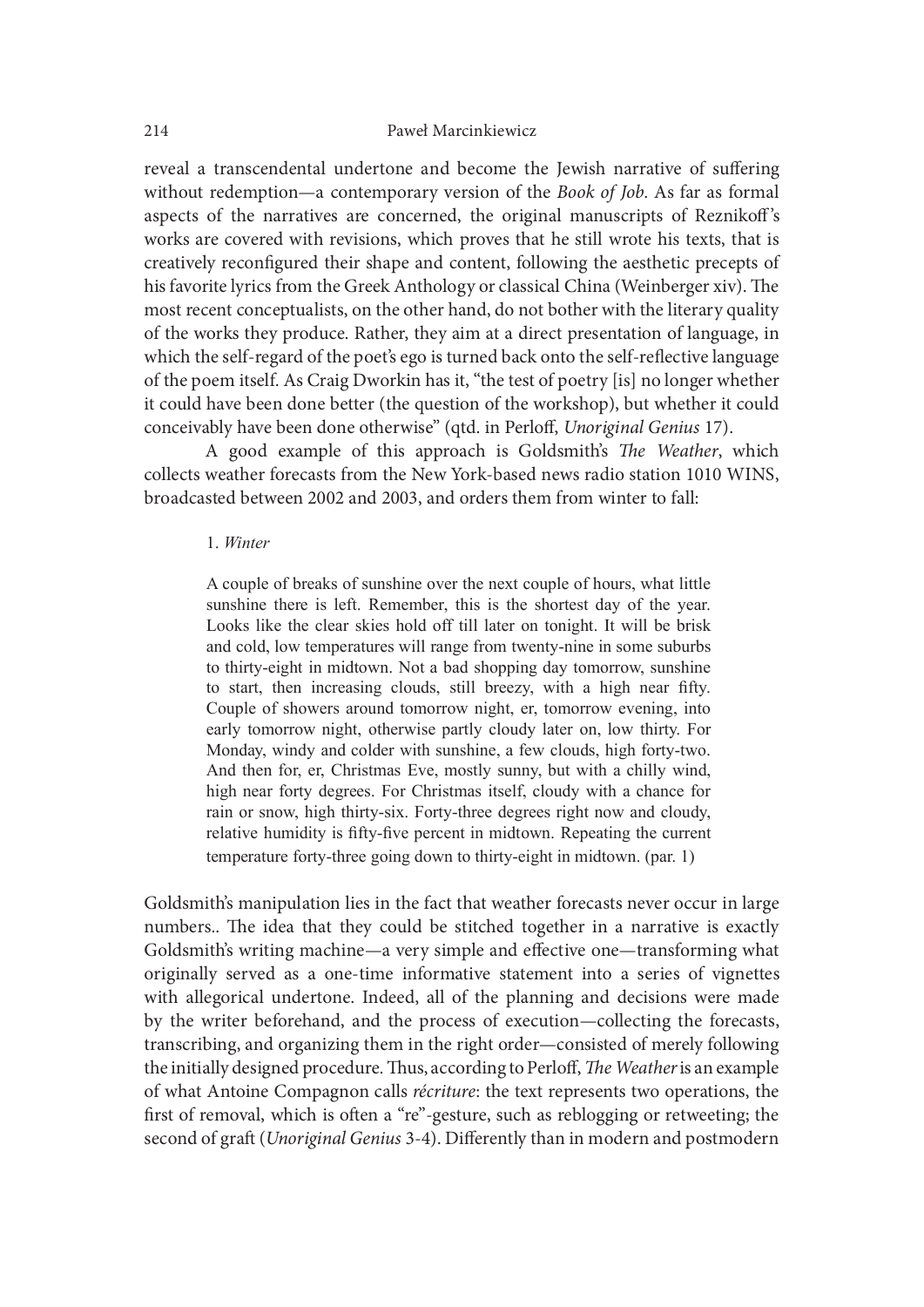paradigms, the grated text does not take its motive from Adorno's concept of resistance to culture industries—which was the main goal of Charles Reznikoff's sophisticated poetic technique—but it gives up the author's individualistic and expressionistic cast altogether. Effectively, an opposite model appears—a model of dialogue with texts in different genres and media—which is not based on "writing against" but on "writing through."

However, the works written in conceptual poetics, seemingly devoiced and devoid of expression, occasionally reveal that values are inseparable from any textual operations. On the other hand, the concept of avant-garde itself may imply an ethical bias, invisible for most audiences, since avant-garde art has always privileged educated, middle class artists and receivers, for whom KULTUR (in Perloff's original spelling) is an occupation and vocation, and who take advantage of their material and social status. All those matters are visible in Goldsmith's recent project, "The Body of Michael Brown" written in 2014, which follows the format of Goldsmith's previous book, Seven American Deaths and Disasters from 2013, a transcription of news reports of American national disasters, such as the assassination of John F. Kennedy or the attacks of  $9/11$ . The text rewrites the autopsy report issued by the St. Louis County Coroner's Office of Michael Brown, an African-American teenager who was shot and killed by a white police officer in Ferguson, Missouri, on August 9, 2014, touching off months of local protests that spread to many cities nationwide. These protests did not stop police violence flooding American cities, and similar incidents occurred hundreds of times in 2014 and 2015.<sup>1</sup>

As for Michael Brown's death, even ater a grand jury hearing, its details remain unclear. 18-year-old Brown had either battered a police officer, or was inoffensively walking down the street, accompanied by a friend. Most witnesses claim he was unarmed, with his hands in the air, when the on-duty officer shot him more than eight times. Goldsmith's initial impulse was to pay a tribute to Michael Brown and sympathize with his loved ones. Appropriating a text produced by a government officer can be perceived as an act of civil disobedience or an attempt to call to order corrupted authority. Yet under the layer of public duties that Goldsmith's poem tries to perform and the literary traditions it evokes, it is a text, in its most basic sense, written by a white man about black man's dead body—the body that was mutilated beyond recognition by the white police officer, Darren Wilson, and then stripped bare and humiliated before the investing gaze of the white coroner, Wendell Payne.

Interestingly, "The Body of Michael Brown" was never published, either online, or as a paper document. Kenneth Goldsmith read the poem at the "Interrupt

<sup>1</sup> According to Sam Sinyangwe, researcher and activist, who started the Mapping Police  $Violence project, in 2014, 1,149 people of all ethnic groups were killed by the police in$ the USA, more than a hundred of them unarmed; in 2015, statistics were almost identical: 102 unarmed black people were killed by the police. Moreover, only 10 cases resulted in officers' being charged with a crime, and two of these deaths resulted in convictions of officers involved.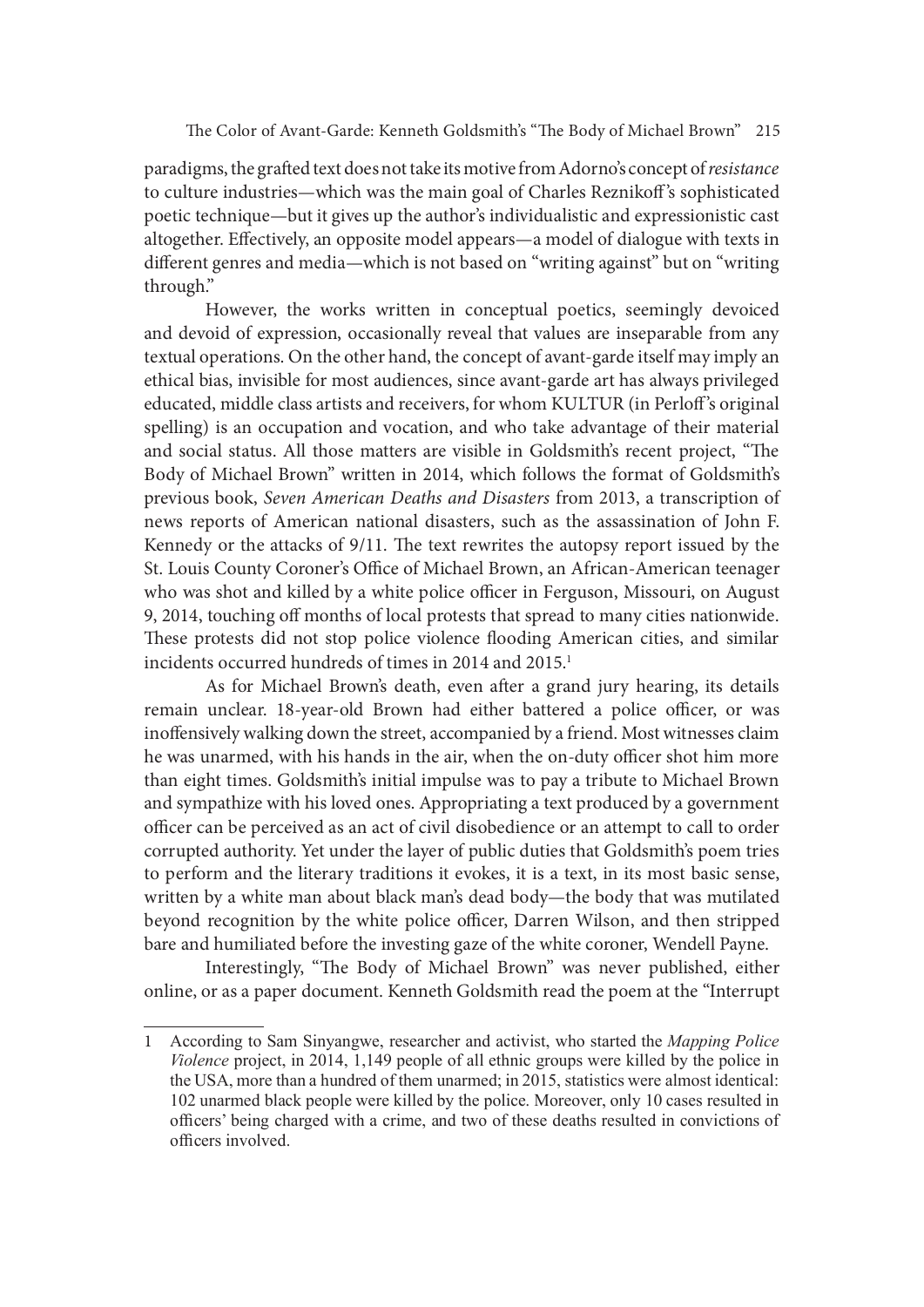3," a conference on digital arts at Brown University in Providence, Rhode Island, on March 13, 2015. Goldsmith's performance was available online for several days and then was removed from the university's website at the poet's request, which was announced on his Facebook page: "I'm requesting that Brown University not make public the recording of my performance of 'The Body of Michael Brown.' There's been too much pain for many people around this and I don't wish to cause any more. My speaker's fee from the Interrupt 3 event will be donated to the family of Michael Brown" (Rettberg). However, it seems that the poet made his decision too late, because he had already become the target of attacks from the media as well as black activists, and he started to receive death threats. One of them was publicized online: "sextus gillig: i want 2 organize large benefit reading... 10000 poets strong for the death of kenneth golsmith we wld take donations of weapons not \$" (Rettberg).

In a period of few weeks, Goldsmith's name became notorious in the American literary world for his unpublished poem that he had read only once the poem that everybody talked about although it was no longer available for the audience. Preparing this paper in July 2016, I could not find "The Body of Michael Brown" online, so I emailed Kenneth Goldsmith, who works as a professor at the University of Pennsylvania, asking him to send me the text for the purpose of academic analysis. This is the poet's reply: "Hi Pawel, Thanks for your email. Sadly, I cannot release the piece as I have been under death threats and danger since its presentation. It never was available online, nor has it ever been made public in any form. With apologies, Kenneth (pers. comm.)." Here, the poet slightly alters the past, since—as we already know—his poem was available online for some time, long enough to leave a trace in a number of publications, which discuss and quote it.

Rewriting Michael Brown's autopsy report, Goldsmith noticeably modifies the original text, and he does so against his own precepts, which he expressed in his collection of essays Uncreative Writing: "Once formal decisions are made, there are ethical issues to consider. If I truly 'appropriate' this work, then I must faithfully copy/write every word of [it]. No matter how tempted I might be to alter the words of disagreeable politician or film critic, I cannot do so without undermining the strict 'wholes' that appropriation trucks in" (loc. 2129). "The Body of Michael Brown" alters the text of coroner's autopsy report for poetic effect, replacing obscure medical terms with plain vocabulary, easily understandable for the reader. Moreover, the usage of short clauses exhibits a surprising formal elegance of the text. All in all, this strategy presentation. It never was available online, nor has it ever been made public in any<br>ofrom. With apologies, Kenneth (*pers. comm.*).<sup>3</sup> Here, the poet slightly alters the past,<br>since—as we already know—his poem was availab

evidence.'

'The weapon discharged during the struggle.'

'The deceased mother was on the scene.'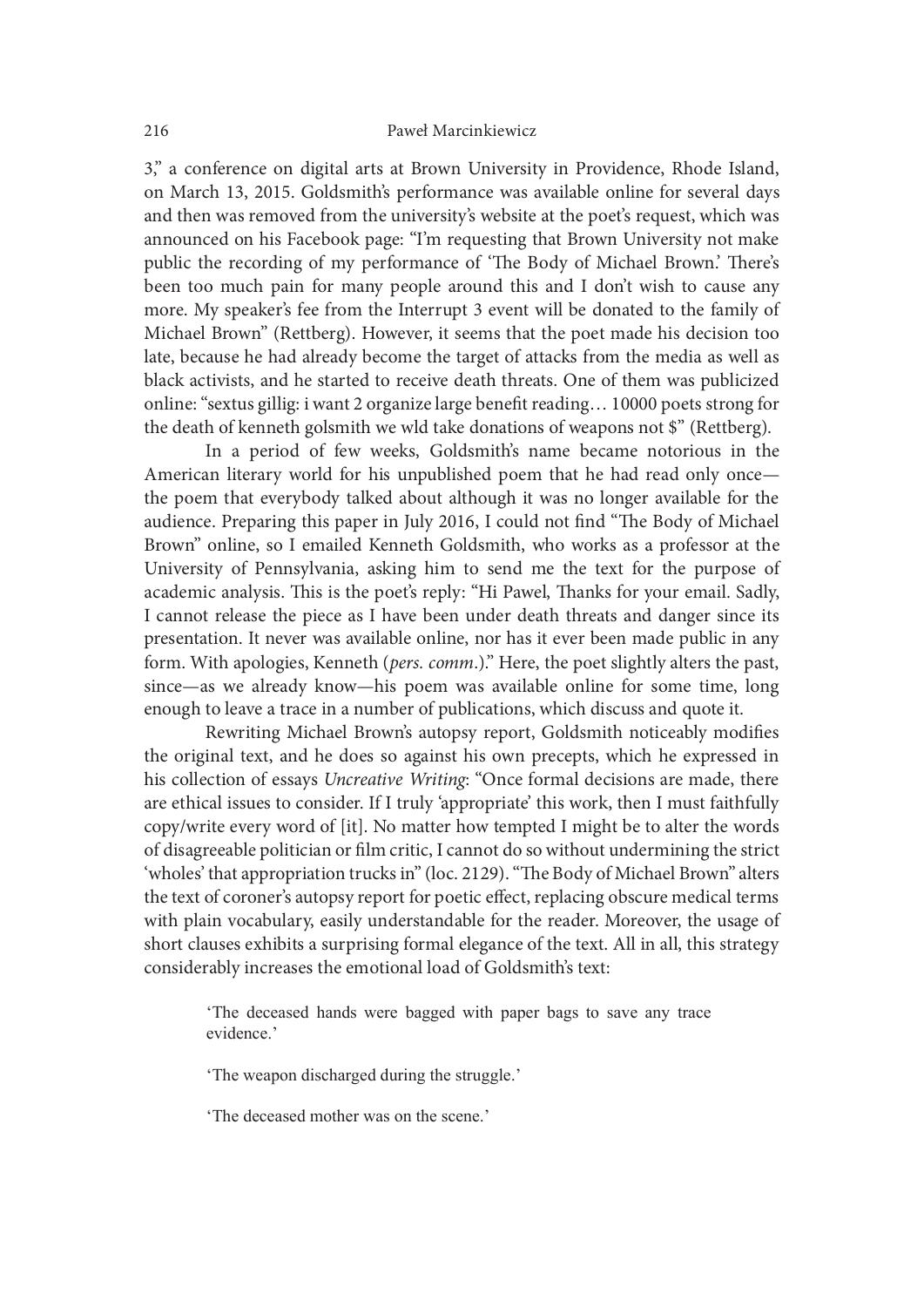'The deceased was properly conveyed to this facility for examination by Dr. Norfleet.'

The deceased was cool to the touch.'

'Rigor mortis was slightly felt in his extremities."

« Maria de la construcción de la construcción de la construcción de la construcción de la construcción de la c<br>Altre de la construcción de la construcción de la construcción de la construcción de la construcción de la con

'The hands are covered with brown paper bags' (qtd. after Morris 109- $110$ ).

These brief statements are designed to create a dramatic effect: the brief appearance of the "deceased mother" and the mentioning of the fact that his corpse was "cool to the touch" provoke the reader to visualize the scene in the mode of romantic tradition of Goya's and Delacroix's paintings. The original autopsy report, which was written by medical investigator Wendell Payne, employs a first-person perspective, and it contains many longer and rather clumsy statements. The text, which initially leaked to the St. Louis Post Dispatch, is available online:

At 1330 hoursI was contacted by Sergeant STEVENER DSN-2968, of the St. Louis County Police Department as he requested that I respond to 2949 Canfield for the Officer Involved shooting of Mr. MICHAEL BROWN, black male age of 18 years. The deceased mother was on the scene. The deceased was properly conveyed to this facility for examination by Dr. NORFLEET. 1 provies the reader to visating the secence in the motor of notination trational and Delacroix's paintings. The original antopsy prort, which instally leaked cal investigator Wendell Payne, employs a first-person perspect

The deceased was properly conveyed in a white body bag which was secured with U-line lock # 0867377.

I arrived on the scene approximately 1430 hours which was located in the Canfield Apartments. There I was met by numerous officers of the St. Louis Police Department and they directed my attention to the deceased who was located in the middle of the roadway with his head several white sheets.

The deceased was lying in the prone position. His right arm was slightly extended away from his side. His left arm was next to his side his lower arm was beneath his abdomen and his hand was near the waist band of his shorts. He was clothed in a pair of yellow socks, tan shorts blue underwear and a gray t-shirt. The deceased shoes (flip flops) were west of the deceased lying in the roadway. A red baseball cap was near black male age of 18 years. The deceased mother was on the scene. The deceased was properly conveyed to this facility for examination by Dr.<br>NORFLEET. The deceased was properly conveyed in a white body bag which was scenee

felt in his extremities.

The deceased body sustained multiple gunshot wounds: three (3) wound WOUNDS? to his head, one wound was to the top of his head, right eye and right central forehead area. There were two (2) wounds to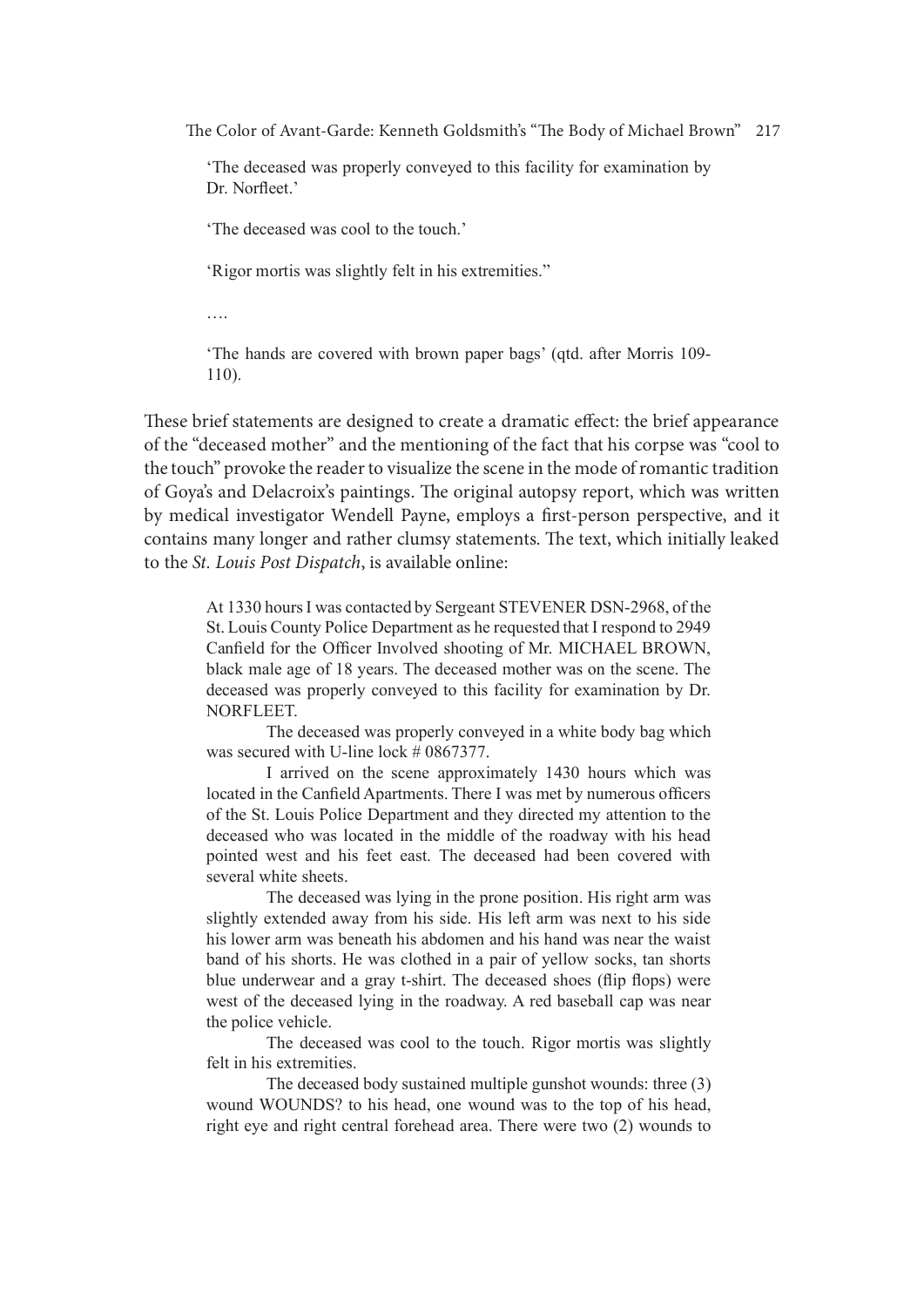his chest, one wound to his upper right chest near his neck and the other was just right of his breast. Three (3) wounds to his right arm, one wound in his upper right arm, middle of the arm and one to his forearm. One  $(1)$ wound to the inside of his right hand near his thumb and palm. Pawel Marcinkiewicz<br>
7. one wound to his upper right chest near his neck and the other<br>
right of his breast. Three (3) wounds to his right arm, one wound<br>
per right arm, middle of the arm and one to his forearm. One (1)<br>
1

The decease had abrasions to the right side of his face and on the back of his left hand.

trace evidence. ("Mike Brown Complete Autopsy Report")

In comparison with the original autopsy report, Goldsmith's text gets rid of all traces of agency, using passive sentence constructions. According to Daniel Morris, this technique diverts the reader's attention from the tremendous harm done to Michael Brown by the government officials in the last moments of his life (Morris 109). The next important change is that Goldsmith's description of Michael Brown's hands forms a separate paragraph ("The deceased hands were bagged with paper bags to save any trace evidence"). Interestingly, the image of the deceased hands in brown paper bags recurs for the second time in the present tense ("The hands are covered with brown paper bags"). As Morris points out, the hands are important, because they can serve as evidence confirming—or denying—Darren Wilson's narrative that a fight took place between him and Michael Brown, who tried to pull the officer's gun from the holster (Morris 110). Additionally, the repetition produces an uncanny atmosphere typical of the B-class horror movies and—together with the omission of the appellation "deceased"—gives the reader an impression that Brown's hands are chopped off from his corpse. This corresponds to Darren Wilson's grand jury testimony, describing Brown as a "daemon" and "Hulk Hogan," whom Wilson needed to put down with eight bullets (Sanburn).<sup>2</sup>

Finally, Brown's hands emerging from his grave serve as a literary trope, first bringing to mind John Keats's brief poem "The Living Hand," the last piece written by the great romantic before his death:

This living hand, now warm and capable Of earnest grasping, would, if it were cold And in the icy silence of the tomb, So haunt thy days and chill thy dreaming nights That thou would wish thine own heart dry of blood So in my veins red life might stream again, And thou be conscience-calm'd—see here it is— I hold it towards you. (258)

<sup>2</sup> Wilson perceived Brown as an embodiment of evil: "He was just staring at me, almost like to intimidate me or to overpower me.... When I grabbed him, the only way I can describe it is I felt like a five-year-old holding onto Hulk Hogan.... he looked up at me and had the most intense aggressive face. The only way I can describe it, it looks like a demon, that's how angry he looked" (Sanburn).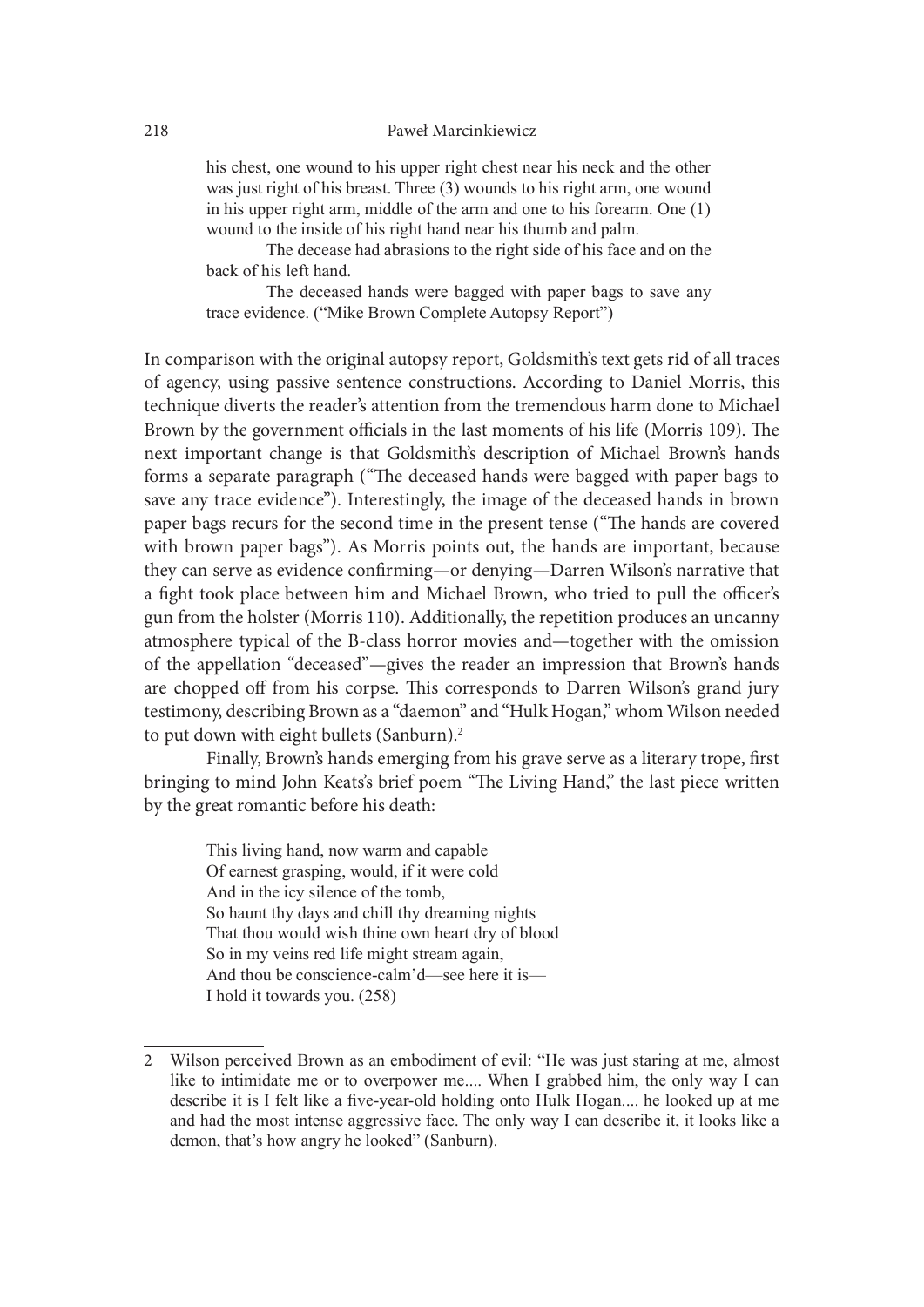Like the hand in Keats's love poem, Brown's hands, once "warm and capable" and now cold and motionless, symbolize transitoriness of human life. On top of that, they are a promise of a future life, and they suggest a reunion of the speaker and the poem's addressee. The main difference between Keats's and Goldsmith's perspectives is that—if hands in general, like the Shakespearian "dyer's hand"—are the metonymy of a human being, then Brown's hands "bagged in paper bags" hide a mystery connected with his life and—first and foremost—his death.

However, the most significant difference between the autopsy and "The Body of Michael Brown" occurs at the end of Goldsmith's poem. The report ends with a comment about the histology examination: "Comment: the histology examination will be issued as a supplemental report" ("Mike Brown Complete Autopsy Report"). However, Goldsmith ends his text with a description of the deceased genitalia, which appears earlier in the original autopsy: "There is foreskin present near the head of the penis. The remaining male genitalia system is unremarkable" (qtd. after Morris 111). Obviously, the shocking sexists and racist overtone of this line comes from the double meaning of the adjective "unremarkable," which is used in the medical jargon, meaning "unchanged," and its colloquial sense is "unimpressive." In the white, racist gaze the black man's penis can be anything but "unremarkable." The adjective in the first meaning recurs in the autopsy report a number of times as medical investigator Payne persistently judges the "remarkability" or "unremarkability," "normality," or "abnormality" of various aspects of Brown's dead body, such as his inner organs, for example "unfixed brain," which is "essentially normal"; or his personal hygiene, which is "good," since "no unusual odor is detected" (qtd. after Morris 111). Thus the closing gesture of Goldsmith's text seems to emulate the evaluative character of the original autopsy, manifesting the same race-based fantasies that pushed Wilson to image Brown as a science-fiction monster figure that can hardly be put down by 8 bullets.

The catalog of body parts has one more meaning that slumbers deep in the subconscious of black-white people relationships, and its connected with eugenicist practice of dismemberment performed for the sake of revealing pseudoscientific truth about the hideousness and inferiority of the black body. As Joey De Jesus observes, Michael Brown, being dismembered by Goldsmith, inevitably reminds the reader of Sarah "Saartjie" Baartman, the South African, Hottentot Venus, who was exhibited in circuses, first in London and then in Paris, as a missing link between animals and human beings (De Jesus). Ater her death in 1815, Baartman's body was bought by Georges Cuvier, professor of comparative anatomy at the Museum of Natural History in Paris. Cuvier dissected her body and displayed her remains. For more than a century and a half, visitors to the Museum of Man in Paris could view her brain, skeleton and genitalia as well as a plaster cast of her body. Her remains were returned to South Africa in 2002 and she was buried in the Eastern Cape on South Africa's Women's Day.

What Kenneth Goldsmith fails to achieve in "The Body of Michael Brown"and what was the greatest asset of his previous projects—is an artistically convincing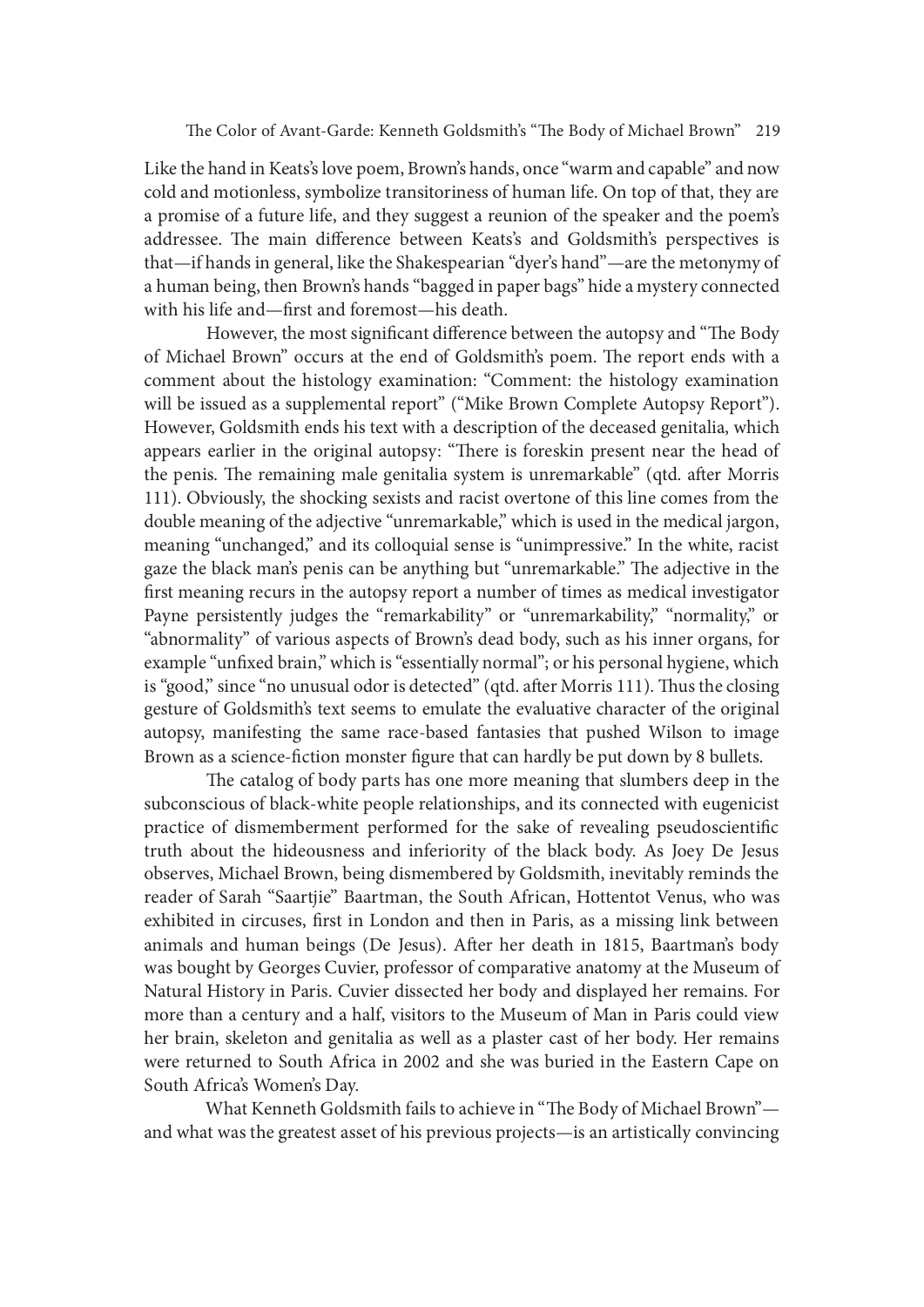recontextualization of his source material. According to Jonathon Sturgeon, this process relies on "metanoia" defined by William James as the changing of mind that comes with a shifting context (Sturgeon). In The Weather, the gargantuan accumulation of the weather forecasts produces a surprising effect of the sublime emerging from linguistic flotsam and jetsam, which enables the reader to see our planet as a Shelleyan scene for fighting elements. "The Body of Michael Brown," contrarily, does not defamiliarize the autopsy and does not shit it to a new literary context, revealing its new dimensions. As Surgeon has it, "the document doesn't escape white appropriation or find salvation under the blessed light of the literary" and instead is "plunged back into whiteness," which is Goldsmith's own whiteness and the whiteness of an elite academic institution that invited the poet (Sturgeon).

The problem with the new conceptual art practice is that it often disregards the ethical dimension of creation, which Charles Altieri defines as "not a matter of what things mean, but of who we become in our dealings with those meanings or efforts to mean" (641). For Goldsmith, ethical issues in art are limited to the question of "faithful" copying/rewriting, regardless of the fact that an appropriated text always reflects editorial manipulation and politics behind it (loc. 2129). Goldsmith thinks of himself as a daring disciple of Duchamp, but he fails to understand that his text propagates racist violence, performing anew the autopsy's latent, institutional racism. The artist Faith Holland, who attended Goldsmith's reading, wrote on Twitter: "Just saw Kenneth Goldsmith read Michael Brown's autopsy report for 30 minutes and no one knew wtf to do with that" (Flood). Author of Bad Feminist, essayist Roxane Gay, called Goldsmith's poem "tacky" on Twitter, highlighting "the audacity of reading an autopsy report and calling it poetry" (Flood). The writer and professor tweeted: "Kenneth Goldsmith has reached new racist lows yet elite institutions continue to pay him guest speaker fees" (Flood).

Very soon more severe criticism of Goldsmith's performance came from activists and radical writers. Editor of online arts magazine Queen's Mob, P. E. Garcia, observes:

For Kenneth Goldsmith to stand on stage, and not be aware that his body—his white male body, a body that is a symbol loaded with a history of oppression, of literal dominance and ownership of black bodies—is a part of the performance, then he has failed to notice something drastically important about the 'contextualization' of this work... He should accept the pain his audience felt. He should accept that we might look at him and only see another white man holding the corpse of a black child saying. 'Look at what I've made.' (Garcia)

Garcia pins down the white avant-garde artist's unwillingness—or inability—to take into account his own whiteness: any treatment of a black body by a white person especially of an innocent black murder victim—inevitably replicates a violent history of privatized black bodies. In his poem, Goldsmith reinscribes and thus reinforces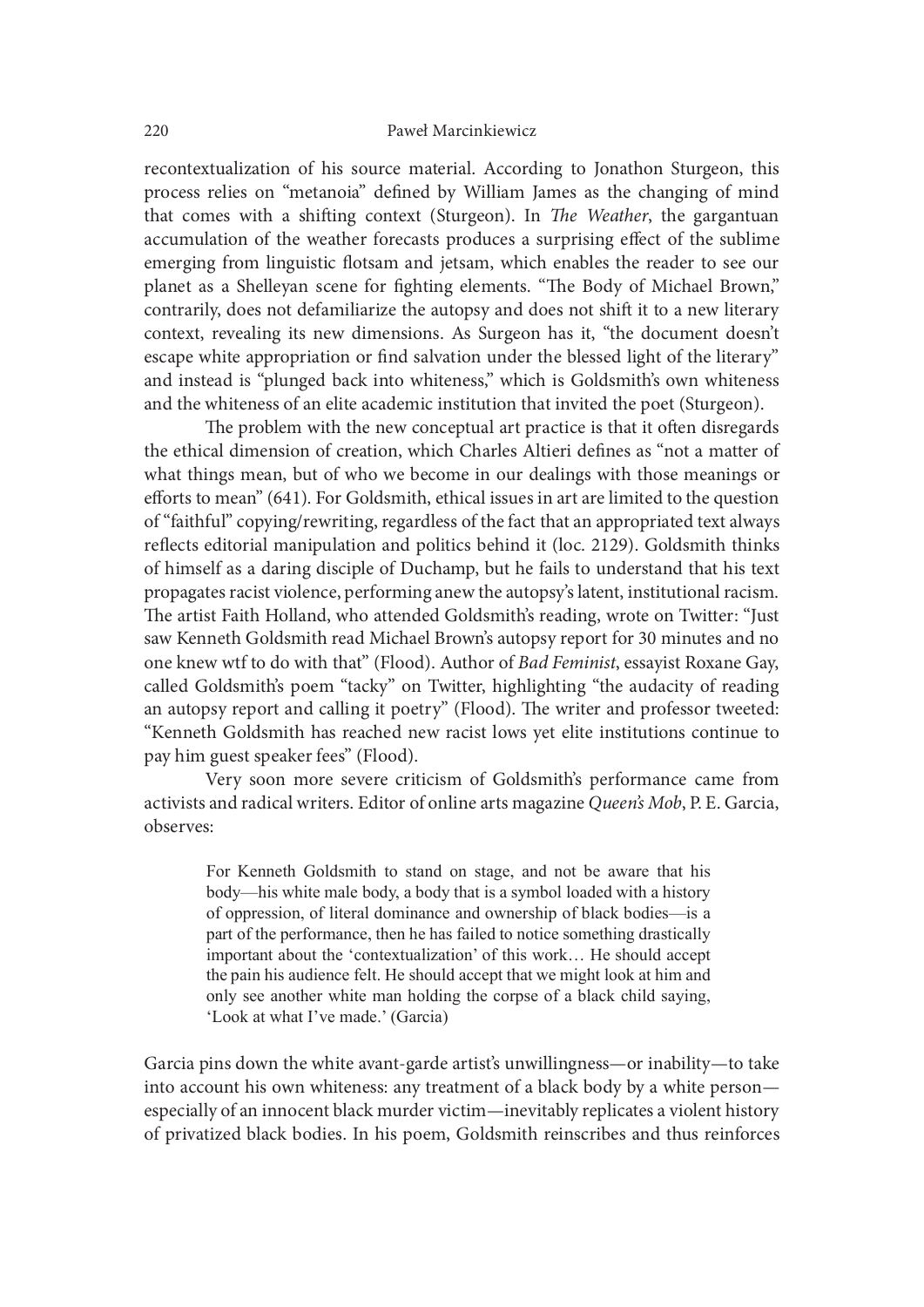this history. As a result, in Jonathon Sturgeon parlance, "a poem meant to illuminate racism ended up performing it" (Flavorwire).

 In her "Delusions of Whiteness in the Avant-Garde," Cathy Park Hong aptly observes that artistic avant-garde's attitude towards race has been no different than that of mainstream institutions, which prefer their artists to create sterile, accessible works on family and origin rather than make sweeping institutional critiques (Hong). Hong defines the avant-gardes delusion of whiteness as the "luxurious opinion that anyone can be 'post-identity' and can casually slip in and out of identities like a video game avatar, when there are those who are consistently harassed, survielled, profiled, or deported for whom they are" (Hong). Renouncing subject and voice is no more anti-authoritarian than any artistic procedure, and the disenfranchised may actually still need such bourgeois ornaments like voice to alter conditions of their existence. Thus, as De Jesus concludes, conceptualism may be a new form of cultural dominance, because its relationship to "found text" cannot be separated from the "colonial impulse to claim" (De Jesus). The conceptual artist conflates accessibility with entitlement and his or her dependence on appropriation resembles exploitation of raw materials. More importantly, since the text as material is readily available at any moment, one is entitled to it regardless of how that text came into existence, which means that "nothing we express can be ours—not our suffering, not our power" (De Jesus).

 We should have a look at the conceptual artistic procedures yet from another perspective. In his recent works, Jacques Rancière touches on the complex relationship between the ethical and aesthetical spheres of the work of art. In "The Aesthetic Dimension: Aesthetics, Politics, Knowledge," Rancière reminds us that the ethical is best understood in the original sense of ethos, which originally had meant abode before it started to mean "the way of being that suits an abode" (3). Conceptual poetry—decontextualized and dependent on technology—has no "abode" in acts of communication between selves, whose existence it negates. This type of poetry simply does not belong to a sphere of experience as a "faculty possessed in common by all those who belong to a location" (4). According to the French philosopher, such a decline in ethics is the problem with all "mechanical" arts—including photography and film—which are most often recognized as "techniques of reproduction or transmission" and perceived as "anonymous" (48).

It seems that Kenneth Goldsmith's "The Death of Michael Brown" surprisingly reveals limits of literary conceptualism. Rather than an innovative mode of culture production, conceptual poetry is the result of recent capitalism, instilling in people the need to consume the texts that surround them, especially on the Internet. Consequently, conceptual poetry excludes those of us who do not have the luxury to abandon our identity, because, as Hong has it, "even in [conceptualists'] best effort in erasure, in complete transcription, in total paratactic scrambling, there is always a subject—and beyond that, the specter of the author's visage—and that specter is never, no matter how vigorous the erasure, raceless" (Hong). Moreover, conceptualism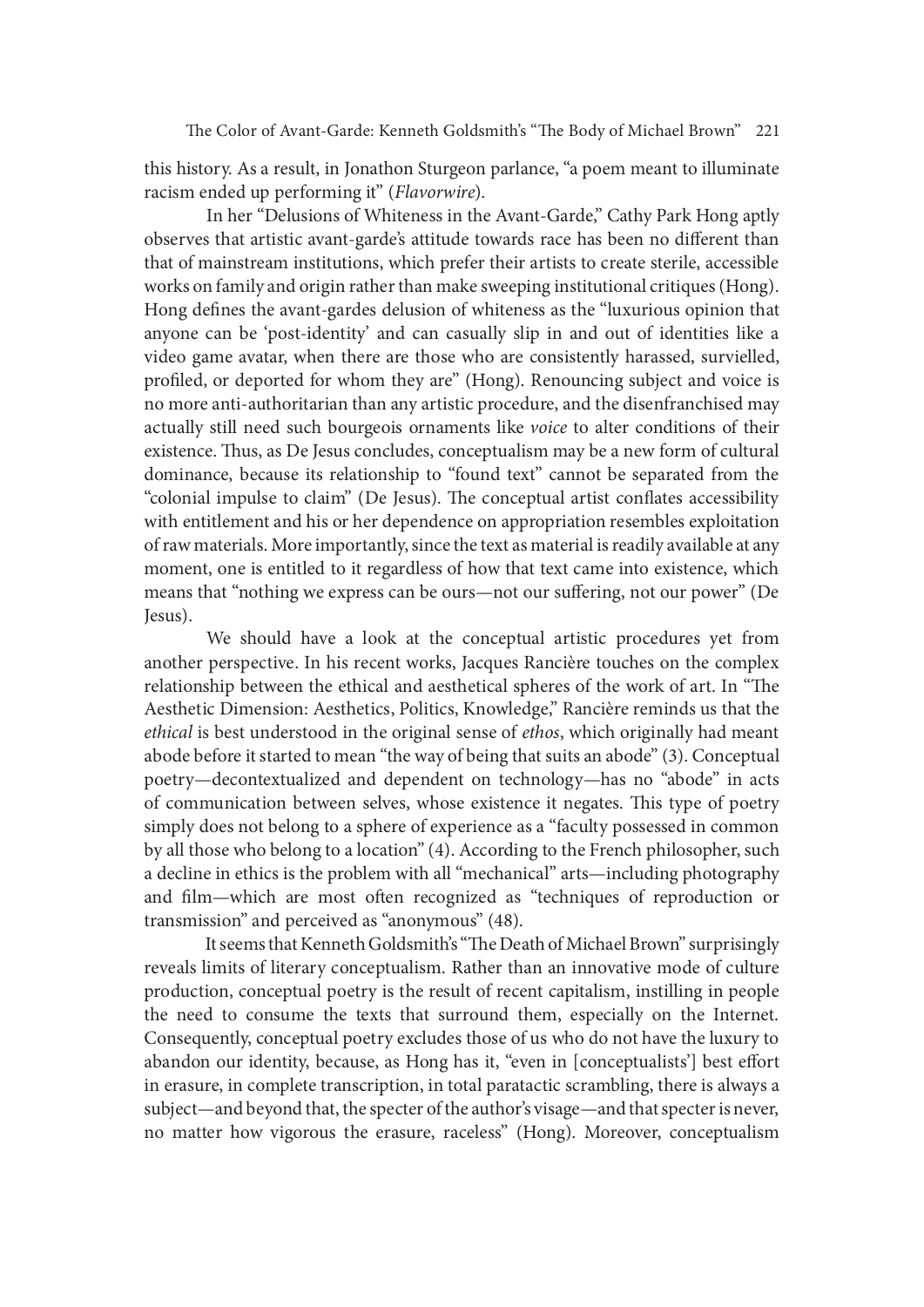seems to represent the category of artistic creation that Jacques Rancière calls the arts of mechanical reproduction, rooted in the aesthetic logic of visibility and privileging landscapes of grandeur. Thus, it reflects no ethos and is prone to manipulation, which is clear in Goldsmith's poem.

### Works Cited

- Altieri, Charles. "Avant-Garde or Arrière-Garde in Recent American Poetry." Poetics Today 20.4 (Winter 1999): 629-653. Print.
- De Jesus, Joey. "Goldsmith, Conceptualism and the Half-Baked Rationalization of White Idiocy." Apogee. 18 Mar. 2015. Web. 28 June 2017. Web.
- Flood, Alison."US Poet Defends Reading of Michael Brown Autopsy Report As a Poem." The Guardian. 17 Mar. 2015. Web. 28 June, 2017.
- Garcia, P. E. "The Body of Kenneth Goldsmith." Queen's Mob. Mar. 2015. Web. 28 June 2017.
- Goldsmith, Kenneth. Uncreative Writing: Managing Language in the Digital Age. New
- York: Columbia UP, 2011. Kindle edition. —. ae Weather. Electronic Poetry Center. Buwalo: State University of New York.
- . "Why Conceptual Writing? Why Now?" Against Expression. An Anthology of Conceptual Writing. Ed. Craig Dworkin and Kenneth Goldsmith. Evanston: Northwestern UP, 2011. xvii-xxii. Print.
- Hong, Cathy, Park. "Delusions of Whiteness in the Avant-Garde." Lana Turner: A Journal of Poetry and Opinion 7. No date. Web. 28 June 2017.
- Keats, John. John Keats: Poetry Manuscripts at Harvard. Ed. Jack Stillinger. Cambridge Mass. and London: Harvard UP, 1990. Print.
- "Mike Brown Complete Autopsy Report." Scribd. No date. Web. 28 June 2017.
- Morris, Daniel. Not Born Digital: Poetics, Print Literacy, New Media. New York: Bloomsbury Academics, 2016. Print.
- Perloff, Marjorie. The Futurist Moment: Avant-Garde, Avant Guerre, and the Language of Rupture. Chicago and London: The University of Chicago Press, 1986.
- Print. —. Poetics in a New Key: Interviews and Essays. Ed. David Jonathan Y. Bayot.
- —. Unoriginal Genius: Poetry by Other Means in the New Century. Chicago and London: The U of Chicago P, 2010. Print.
- Rancière, Jacques. "The Aesthetic Dimension: Aesthetics. Politics, Knowledge." Critical Inquiry 36.1 (Autumn 1999): 1-19. Print. —. ae Politics of the Aesthetics. Trans. Gabriel Rockhill. London: Bloomsbury,
- 2013. Print.
- Rettberg, Eric. "Goldsmith and 'The Body of Michael Brown." Eric Rettberg Blog. 25 Mar. 2015. Web. 28 June 2017.